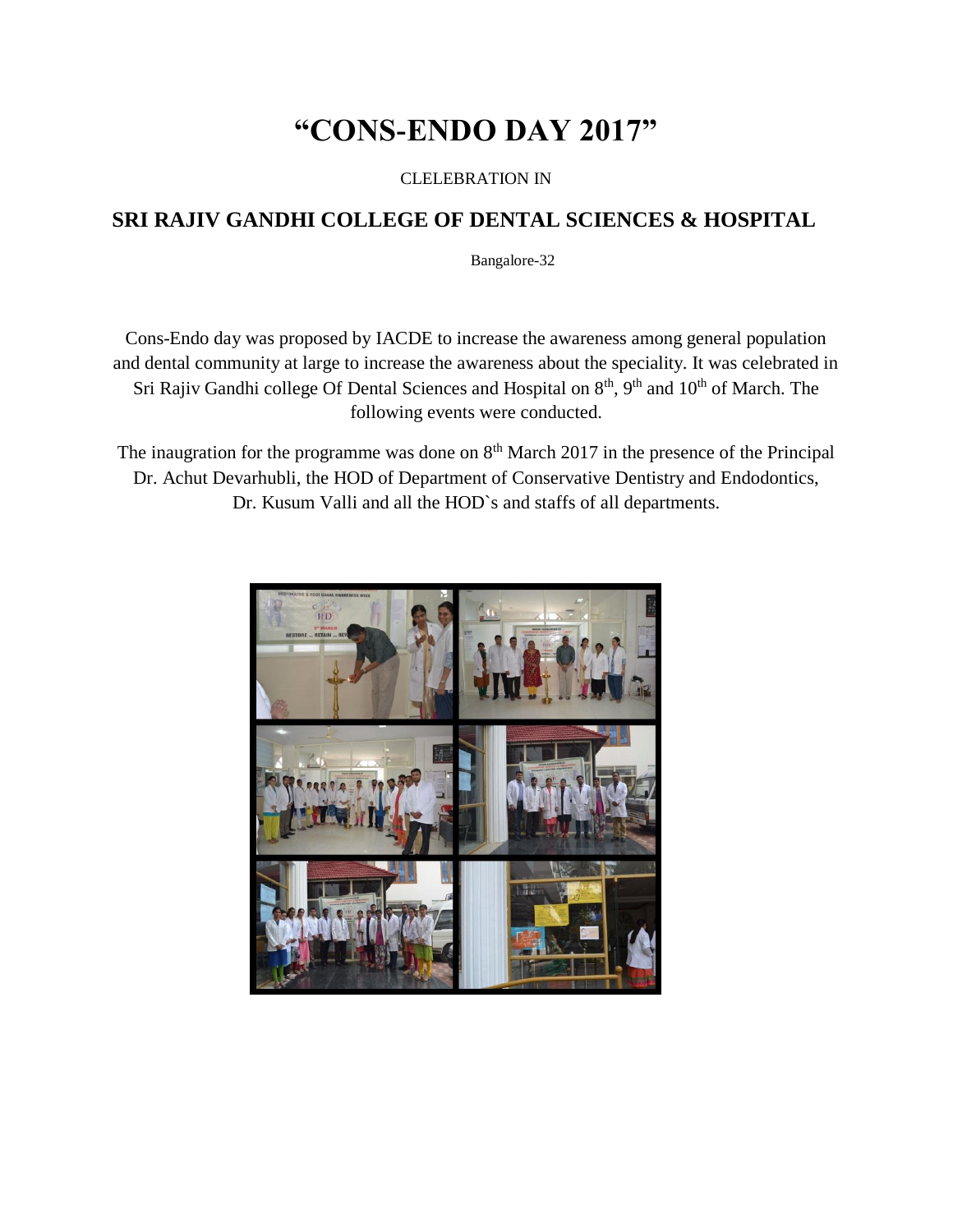# **ACCESS FOR SUCCESS**

Access For Success was conducted for the interns on 8/03/17 in the Department of Conservative Dentistry and Endodontics by Dr. Abhinav Diwan, Dr. Deepak, Dr. Bhaskar and Dr. Dilshad. There was an audio visual presentation and lecture followed by a Hands on session on access openings.

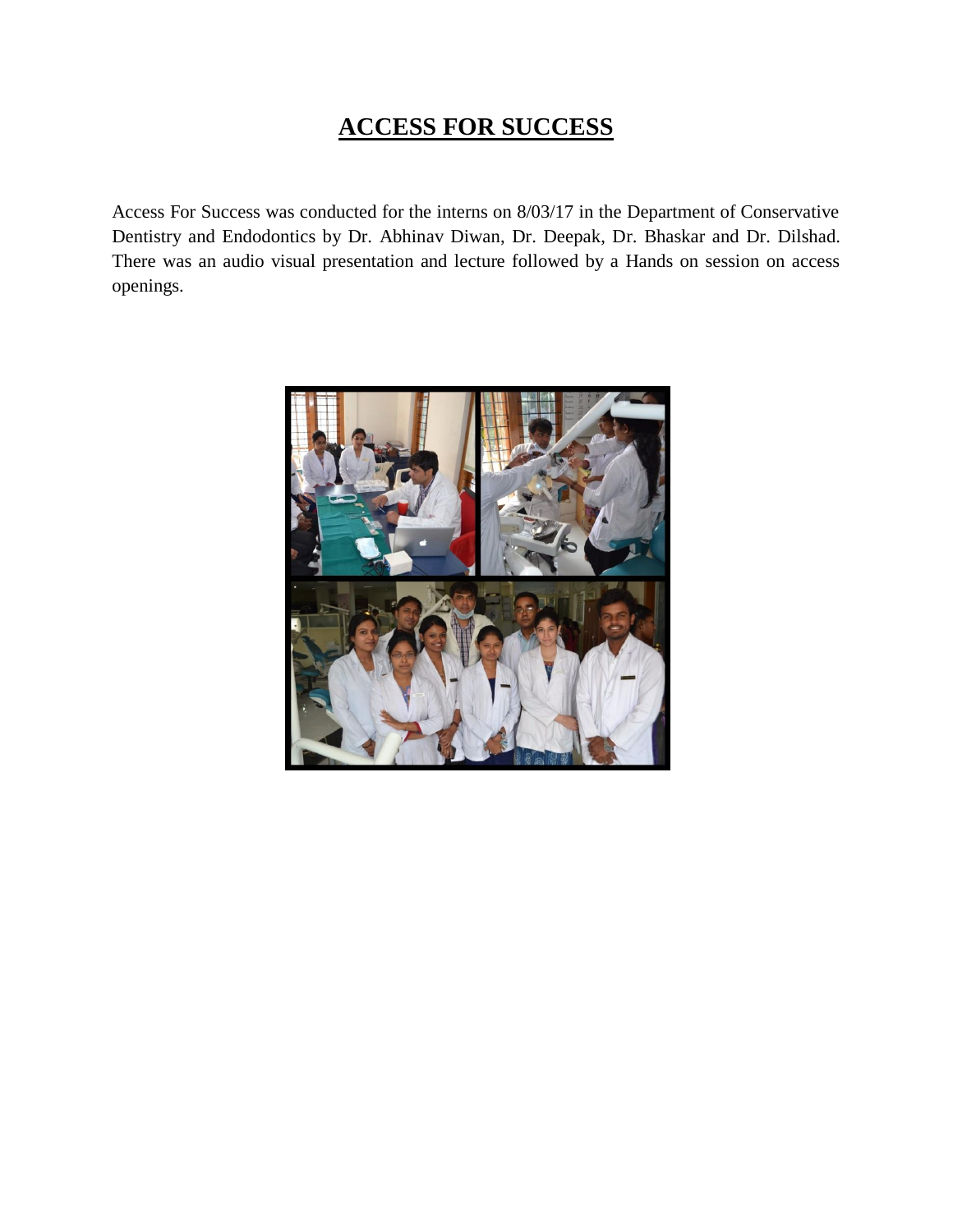### **CLINICAL CASE PRESENTATION**

Clinical case presentation was made by staff and post graduate students of Department of Conservative Dentistry and Endodontics which was held on 9/03/17. Interesting clinical cases were presented by Dr Shiraz Pasha, Dr. Abdul Bari and Post graduates on varied topics namely Fracture reattachment, Inlay, Apicoectomy, Fiber post, Microabrasion, Apexification, Esthetic Veneers and Total mouth rehabilitation. Presentation was attended by all the interns. The interns were made aware of a wide and interesting variety of treatment options available for the patients.

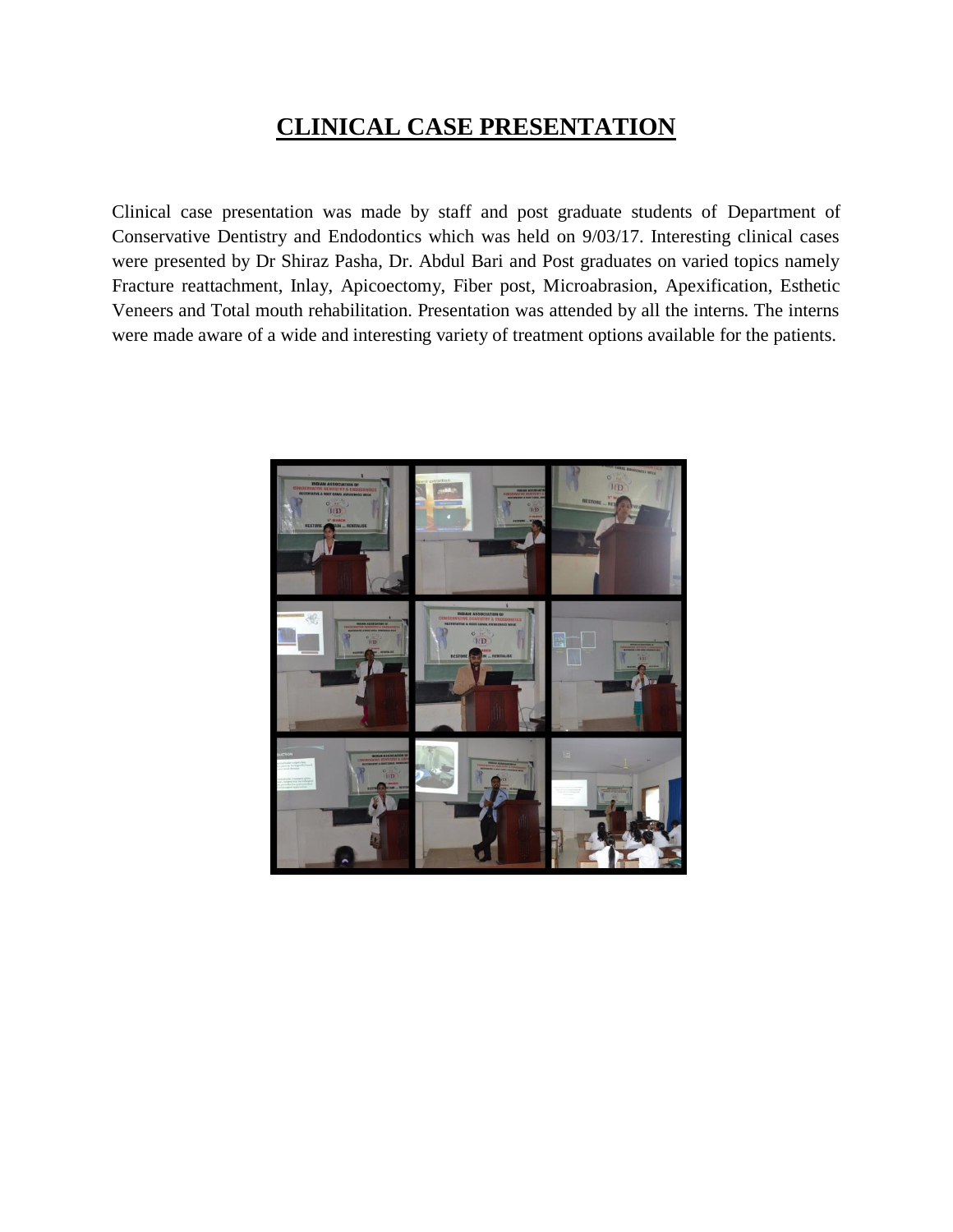### **SHORT VIDEOS COMPETITION**

Short video making competition about ``**SAVE A TOOTH**`` was organized by Dr Madhuri R Devale and Dr. Asha N Menon in Department of Conservative Dentitrsy and Endodontics on 9/03/17. Students used their creativity, learnt technicalities of photography, sound recording, lighting, editting music, use their acting skills and created impactive videos about the theme. Check the attachment for videos..

**Prizes…..**

Ist ---- Sushmitha chowdary and Team(Anusha, neethusri, Hossain)

IInd---- a)Mythili and Keerthy mellapora

b)Keerthi Bakale and team(Harshita, Rafa, Hafsa, Arbin, Sadia)

IIIrd---- Manasa Reddy and team(Priyanka Das, Deepanjan Paul, Akhila mani, swati)

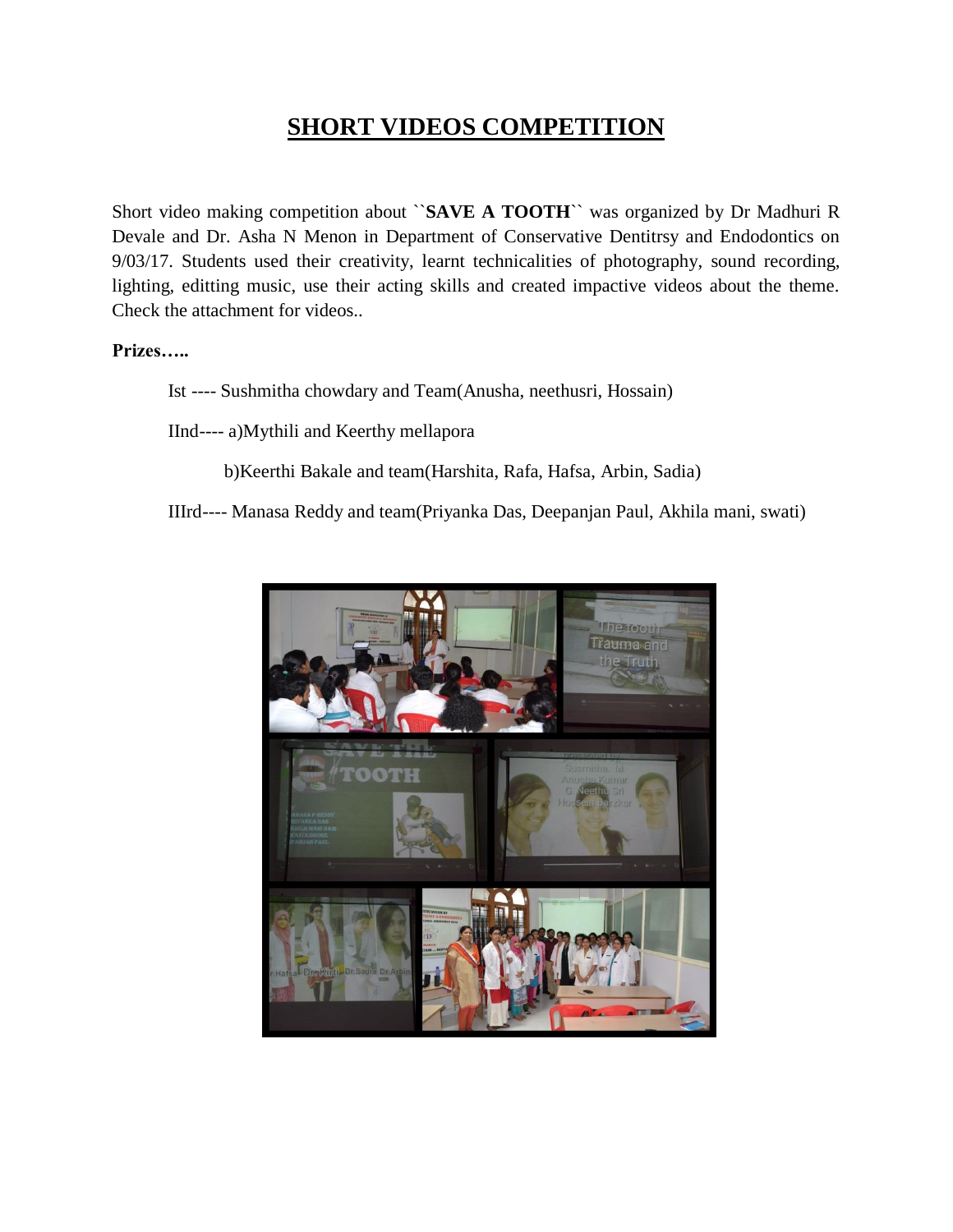# **TREASURE OUT OF DENTAL TRASH**

Treasure out of dental trash event was held on 9/03/17 in the Department of Conservative Dentistry and Endodontics by Dr. Deepak Chowdary and Dr. Geetha.

#### Prizes......

Ist------ Mythili and Keerthy mellapora

IInd---- Arbin

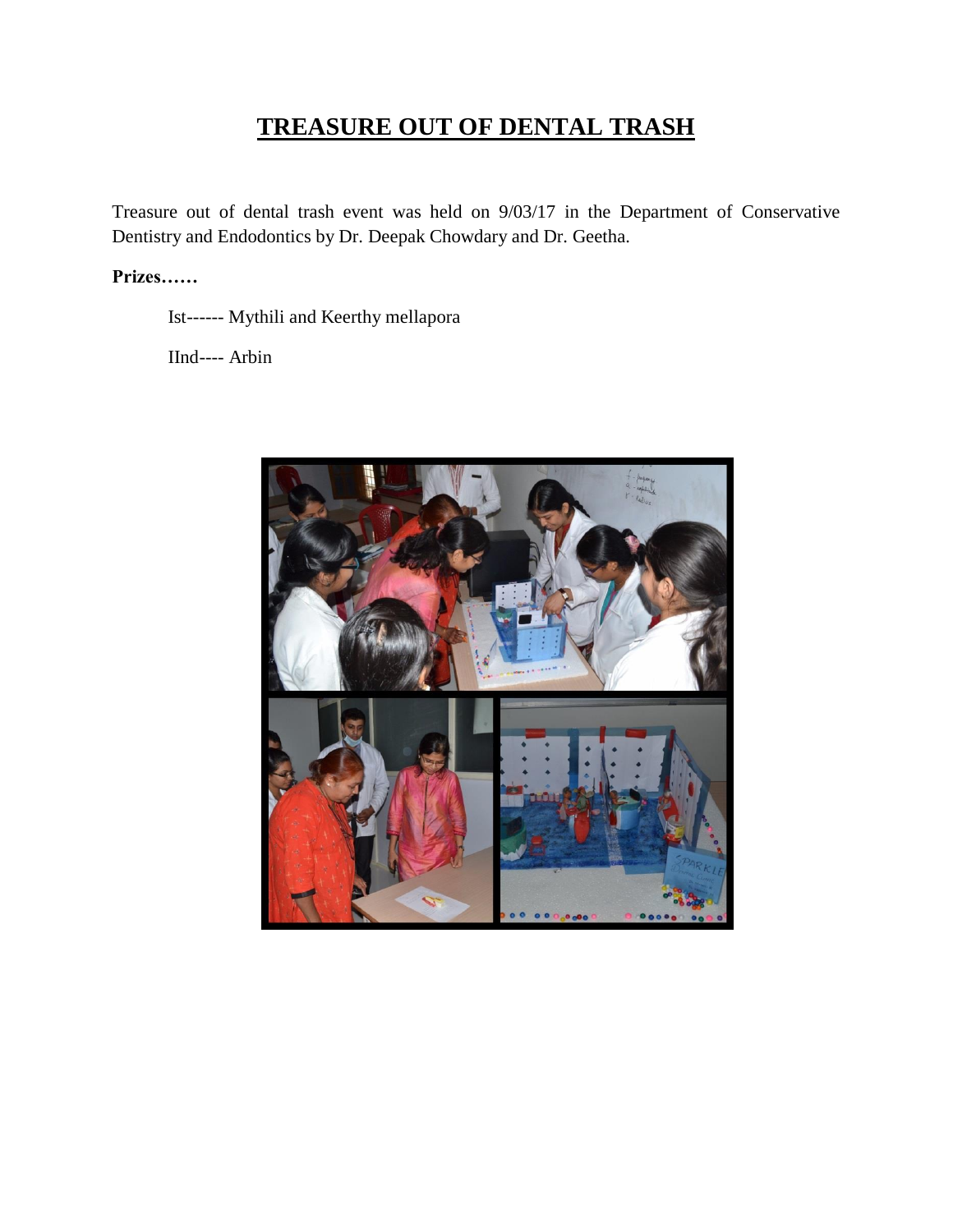#### **ROTARY ENDODONTICS - 10/3/17**

Rotary endodontics hands on course was held on 10/3/17. Dr. Kusum Valli.S, HOD of Department Of Conservative Dentistry & Endodontics, made an audio-visual presentation on Rotary Endodontics. This was followed by hands on session at Department Of Pedodontics. Post graduates & Staff from Department Of Pedodontics and Conservative Dentistry took part in the course. Live video demonstration of rotary instrumentation technique using different rotary files was given by Dr.Kusum Valli. S. Participants had hands on experience of the rotary instrumentation technique.